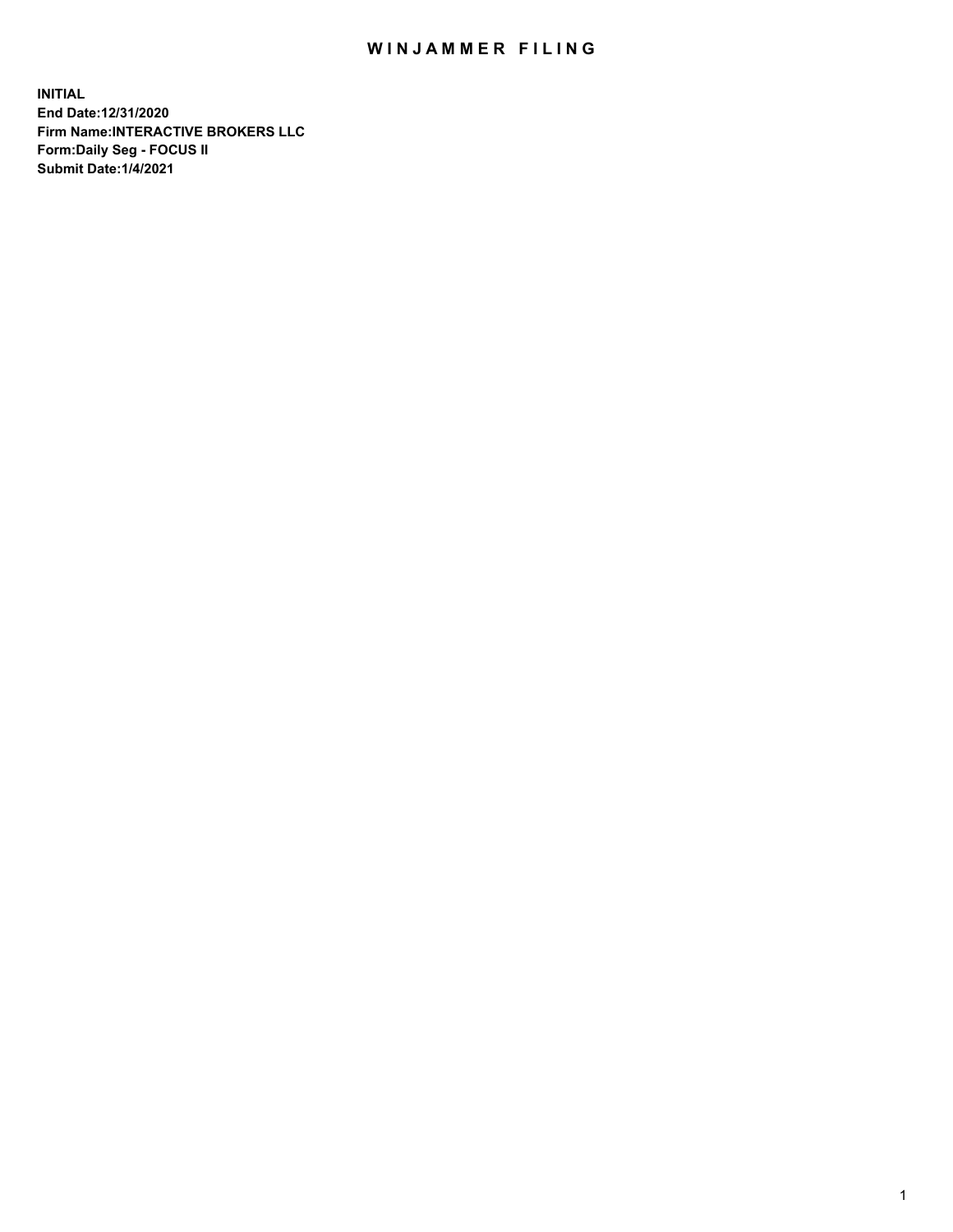**INITIAL End Date:12/31/2020 Firm Name:INTERACTIVE BROKERS LLC Form:Daily Seg - FOCUS II Submit Date:1/4/2021 Daily Segregation - Cover Page**

| Name of Company                                                                                                                                                                                                                                                                                                                | <b>INTERACTIVE BROKERS LLC</b>                                                                  |
|--------------------------------------------------------------------------------------------------------------------------------------------------------------------------------------------------------------------------------------------------------------------------------------------------------------------------------|-------------------------------------------------------------------------------------------------|
| <b>Contact Name</b>                                                                                                                                                                                                                                                                                                            | <b>James Menicucci</b>                                                                          |
| <b>Contact Phone Number</b>                                                                                                                                                                                                                                                                                                    | 203-618-8085                                                                                    |
| <b>Contact Email Address</b>                                                                                                                                                                                                                                                                                                   | jmenicucci@interactivebrokers.c<br>om                                                           |
| FCM's Customer Segregated Funds Residual Interest Target (choose one):<br>a. Minimum dollar amount: ; or<br>b. Minimum percentage of customer segregated funds required:% ; or<br>c. Dollar amount range between: and; or<br>d. Percentage range of customer segregated funds required between:% and%.                         | $\overline{\mathbf{0}}$<br>$\overline{\mathbf{0}}$<br>155,000,000 245,000,000<br>0 <sub>0</sub> |
| FCM's Customer Secured Amount Funds Residual Interest Target (choose one):<br>a. Minimum dollar amount: ; or<br>b. Minimum percentage of customer secured funds required:%; or<br>c. Dollar amount range between: and; or<br>d. Percentage range of customer secured funds required between:% and%.                            | $\overline{\mathbf{0}}$<br>$\overline{\mathbf{0}}$<br>80,000,000 120,000,000<br>0 <sub>0</sub>  |
| FCM's Cleared Swaps Customer Collateral Residual Interest Target (choose one):<br>a. Minimum dollar amount: ; or<br>b. Minimum percentage of cleared swaps customer collateral required:% ; or<br>c. Dollar amount range between: and; or<br>d. Percentage range of cleared swaps customer collateral required between:% and%. | $\frac{0}{0}$<br>0 <sub>0</sub><br>0 <sub>0</sub>                                               |

Attach supporting documents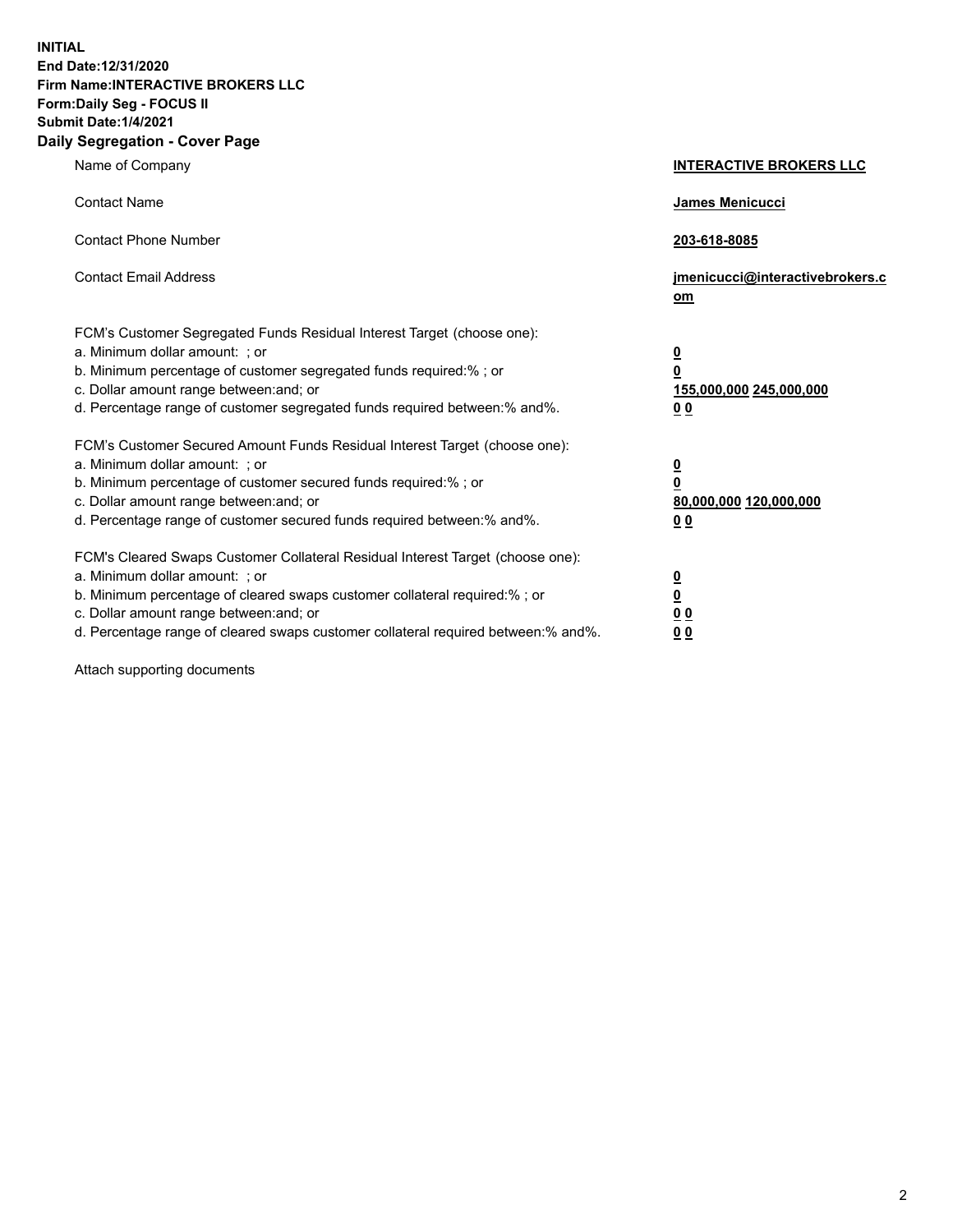## **INITIAL End Date:12/31/2020 Firm Name:INTERACTIVE BROKERS LLC Form:Daily Seg - FOCUS II Submit Date:1/4/2021 Daily Segregation - Secured Amounts**

|     | Foreign Futures and Foreign Options Secured Amounts                                         |                                                 |
|-----|---------------------------------------------------------------------------------------------|-------------------------------------------------|
|     | Amount required to be set aside pursuant to law, rule or regulation of a foreign            | $0$ [7305]                                      |
|     | government or a rule of a self-regulatory organization authorized thereunder                |                                                 |
| 1.  | Net ledger balance - Foreign Futures and Foreign Option Trading - All Customers             |                                                 |
|     | A. Cash                                                                                     | 558,101,763 [7315]                              |
|     | B. Securities (at market)                                                                   | $0$ [7317]                                      |
| 2.  | Net unrealized profit (loss) in open futures contracts traded on a foreign board of trade   | 14,751,785 [7325]                               |
| 3.  | Exchange traded options                                                                     |                                                 |
|     | a. Market value of open option contracts purchased on a foreign board of trade              | 109,264 [7335]                                  |
|     | b. Market value of open contracts granted (sold) on a foreign board of trade                | $-62,081$ [7337]                                |
| 4.  | Net equity (deficit) (add lines 1. 2. and 3.)                                               | 572,900,731 [7345]                              |
| 5.  | Account liquidating to a deficit and account with a debit balances - gross amount           | 4,321 [7351]                                    |
|     | Less: amount offset by customer owned securities                                            | 0 [7352] 4,321 [7354]                           |
| 6.  | Amount required to be set aside as the secured amount - Net Liquidating Equity              | 572,905,052 [7355]                              |
|     | Method (add lines 4 and 5)                                                                  |                                                 |
| 7.  | Greater of amount required to be set aside pursuant to foreign jurisdiction (above) or line | 572,905,052 [7360]                              |
|     | 6.                                                                                          |                                                 |
|     | FUNDS DEPOSITED IN SEPARATE REGULATION 30.7 ACCOUNTS                                        |                                                 |
| 1.  | Cash in banks                                                                               |                                                 |
|     | A. Banks located in the United States                                                       | 87,197,798 [7500]                               |
|     | B. Other banks qualified under Regulation 30.7                                              | 0 [7520] 87,197,798 [7530]                      |
| 2.  | Securities                                                                                  |                                                 |
|     | A. In safekeeping with banks located in the United States                                   | 449,970,500 [7540]                              |
|     | B. In safekeeping with other banks qualified under Regulation 30.7                          | 0 [7560] 449,970,500 [7570]                     |
| 3.  | Equities with registered futures commission merchants                                       |                                                 |
|     | A. Cash                                                                                     | $0$ [7580]                                      |
|     | <b>B.</b> Securities                                                                        | $0$ [7590]                                      |
|     | C. Unrealized gain (loss) on open futures contracts                                         | $0$ [7600]                                      |
|     | D. Value of long option contracts                                                           | $0$ [7610]                                      |
|     | E. Value of short option contracts                                                          | 0 [7615] 0 [7620]                               |
| 4.  | Amounts held by clearing organizations of foreign boards of trade                           |                                                 |
|     | A. Cash                                                                                     | $0$ [7640]                                      |
|     | <b>B.</b> Securities                                                                        | $0$ [7650]                                      |
|     | C. Amount due to (from) clearing organization - daily variation                             | $0$ [7660]                                      |
|     | D. Value of long option contracts                                                           | $0$ [7670]                                      |
|     | E. Value of short option contracts                                                          | 0 [7675] 0 [7680]                               |
| 5.  | Amounts held by members of foreign boards of trade                                          |                                                 |
|     | A. Cash                                                                                     | 156,130,094 [7700]                              |
|     | <b>B.</b> Securities                                                                        | $0$ [7710]                                      |
|     | C. Unrealized gain (loss) on open futures contracts                                         | 19,440,183 [7720]                               |
|     | D. Value of long option contracts                                                           | 109,264 [7730]                                  |
|     | E. Value of short option contracts                                                          | <u>-62,081</u> [7735] <u>175,617,460</u> [7740] |
| 6.  | Amounts with other depositories designated by a foreign board of trade                      | $0$ [7760]                                      |
| 7.  | Segregated funds on hand                                                                    | $0$ [7765]                                      |
| 8.  | Total funds in separate section 30.7 accounts                                               | 712,785,758 [7770]                              |
| 9.  | Excess (deficiency) Set Aside for Secured Amount (subtract line 7 Secured Statement         | 139,880,706 [7380]                              |
|     | Page 1 from Line 8)                                                                         |                                                 |
| 10. | Management Target Amount for Excess funds in separate section 30.7 accounts                 | 80,000,000 [7780]                               |
| 11. | Excess (deficiency) funds in separate 30.7 accounts over (under) Management Target          | 59,880,706 [7785]                               |
|     |                                                                                             |                                                 |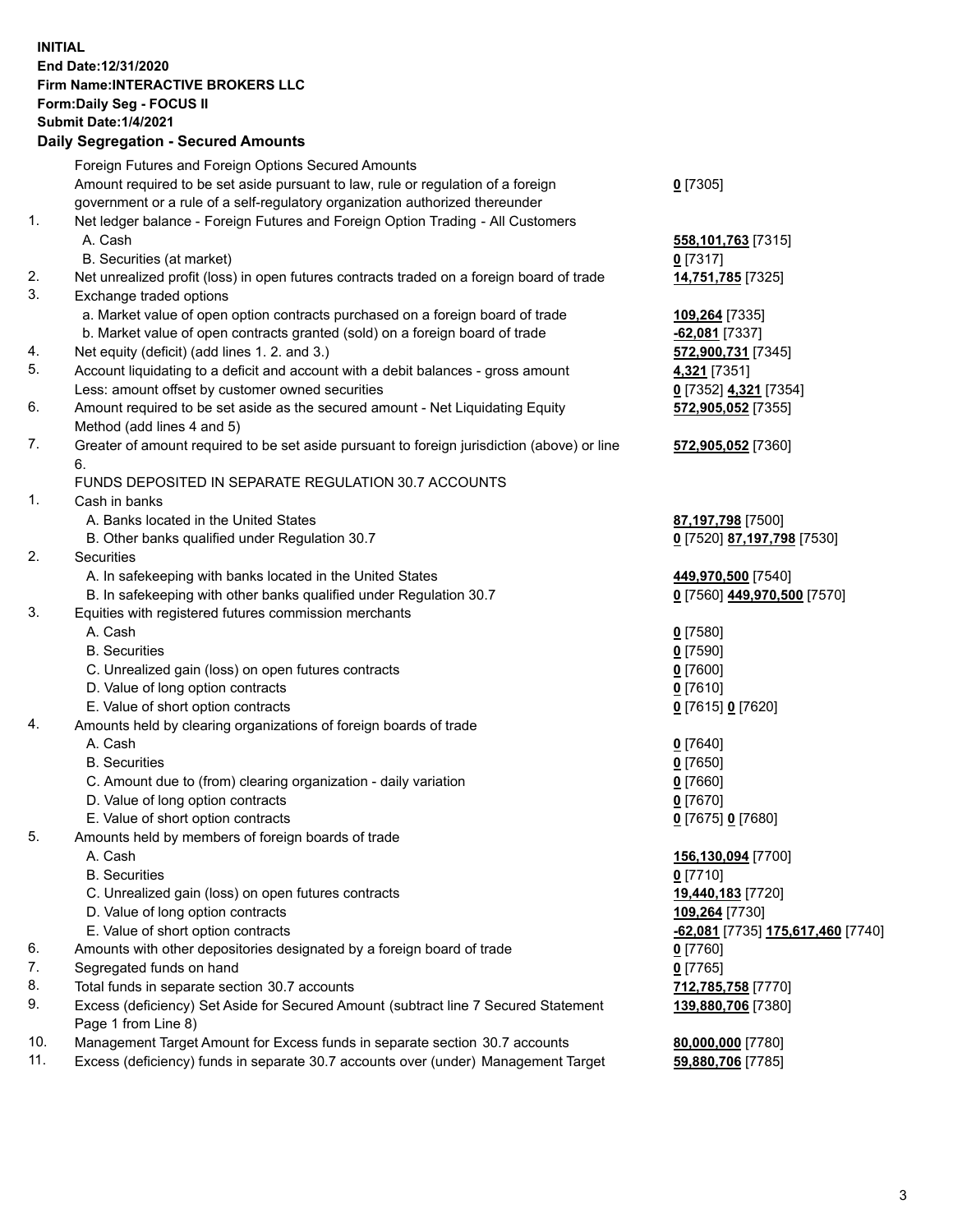|          | <b>INITIAL</b><br>End Date:12/31/2020<br><b>Firm Name:INTERACTIVE BROKERS LLC</b><br>Form: Daily Seg - FOCUS II<br><b>Submit Date:1/4/2021</b><br>Daily Segregation - Segregation Statement |                                               |
|----------|---------------------------------------------------------------------------------------------------------------------------------------------------------------------------------------------|-----------------------------------------------|
|          | SEGREGATION REQUIREMENTS(Section 4d(2) of the CEAct)                                                                                                                                        |                                               |
| 1.       | Net ledger balance                                                                                                                                                                          |                                               |
|          | A. Cash                                                                                                                                                                                     | 5,378,564,545 [7010]                          |
|          | B. Securities (at market)                                                                                                                                                                   | $0$ [7020]                                    |
| 2.       | Net unrealized profit (loss) in open futures contracts traded on a contract market                                                                                                          | 356,275,561 [7030]                            |
| 3.       | Exchange traded options                                                                                                                                                                     |                                               |
|          | A. Add market value of open option contracts purchased on a contract market                                                                                                                 | 261,875,850 [7032]                            |
|          | B. Deduct market value of open option contracts granted (sold) on a contract market                                                                                                         | -206,989,200 [7033]                           |
| 4.<br>5. | Net equity (deficit) (add lines 1, 2 and 3)                                                                                                                                                 | 5,789,726,756 [7040]                          |
|          | Accounts liquidating to a deficit and accounts with                                                                                                                                         |                                               |
|          | debit balances - gross amount<br>Less: amount offset by customer securities                                                                                                                 | 4,969,011 [7045]<br>0 [7047] 4,969,011 [7050] |
| 6.       | Amount required to be segregated (add lines 4 and 5)                                                                                                                                        | 5,794,695,767 [7060]                          |
|          | FUNDS IN SEGREGATED ACCOUNTS                                                                                                                                                                |                                               |
| 7.       | Deposited in segregated funds bank accounts                                                                                                                                                 |                                               |
|          | A. Cash                                                                                                                                                                                     | 1,689,835,677 [7070]                          |
|          | B. Securities representing investments of customers' funds (at market)                                                                                                                      | 2,333,776,980 [7080]                          |
|          | C. Securities held for particular customers or option customers in lieu of cash (at                                                                                                         | $0$ [7090]                                    |
|          | market)                                                                                                                                                                                     |                                               |
| 8.       | Margins on deposit with derivatives clearing organizations of contract markets                                                                                                              |                                               |
|          | A. Cash                                                                                                                                                                                     | 2,383,839 [7100]                              |
|          | B. Securities representing investments of customers' funds (at market)                                                                                                                      | 1,963,184,136 [7110]                          |
|          | C. Securities held for particular customers or option customers in lieu of cash (at                                                                                                         | $0$ [7120]                                    |
|          | market)                                                                                                                                                                                     |                                               |
| 9.       | Net settlement from (to) derivatives clearing organizations of contract markets                                                                                                             | 6,839,732 [7130]                              |
| 10.      | Exchange traded options                                                                                                                                                                     |                                               |
|          | A. Value of open long option contracts                                                                                                                                                      | 261,663,417 [7132]                            |
|          | B. Value of open short option contracts                                                                                                                                                     | -206,965,714 [7133]                           |
| 11.      | Net equities with other FCMs                                                                                                                                                                |                                               |
|          | A. Net liquidating equity                                                                                                                                                                   | $0$ [7140]                                    |
|          | B. Securities representing investments of customers' funds (at market)                                                                                                                      | $0$ [7160]                                    |
|          | C. Securities held for particular customers or option customers in lieu of cash (at                                                                                                         | $0$ [7170]                                    |
|          | market)                                                                                                                                                                                     |                                               |
| 12.      | Segregated funds on hand                                                                                                                                                                    | $0$ [7150]                                    |
| 13.      | Total amount in segregation (add lines 7 through 12)                                                                                                                                        | 6,050,718,067 [7180]                          |
| 14.      | Excess (deficiency) funds in segregation (subtract line 6 from line 13)                                                                                                                     | 256,022,300 [7190]                            |
| 15.      | Management Target Amount for Excess funds in segregation                                                                                                                                    | 155,000,000 [7194]                            |
| 16.      | Excess (deficiency) funds in segregation over (under) Management Target Amount                                                                                                              | 101,022,300 [7198]                            |
|          | <b>Excess</b>                                                                                                                                                                               |                                               |